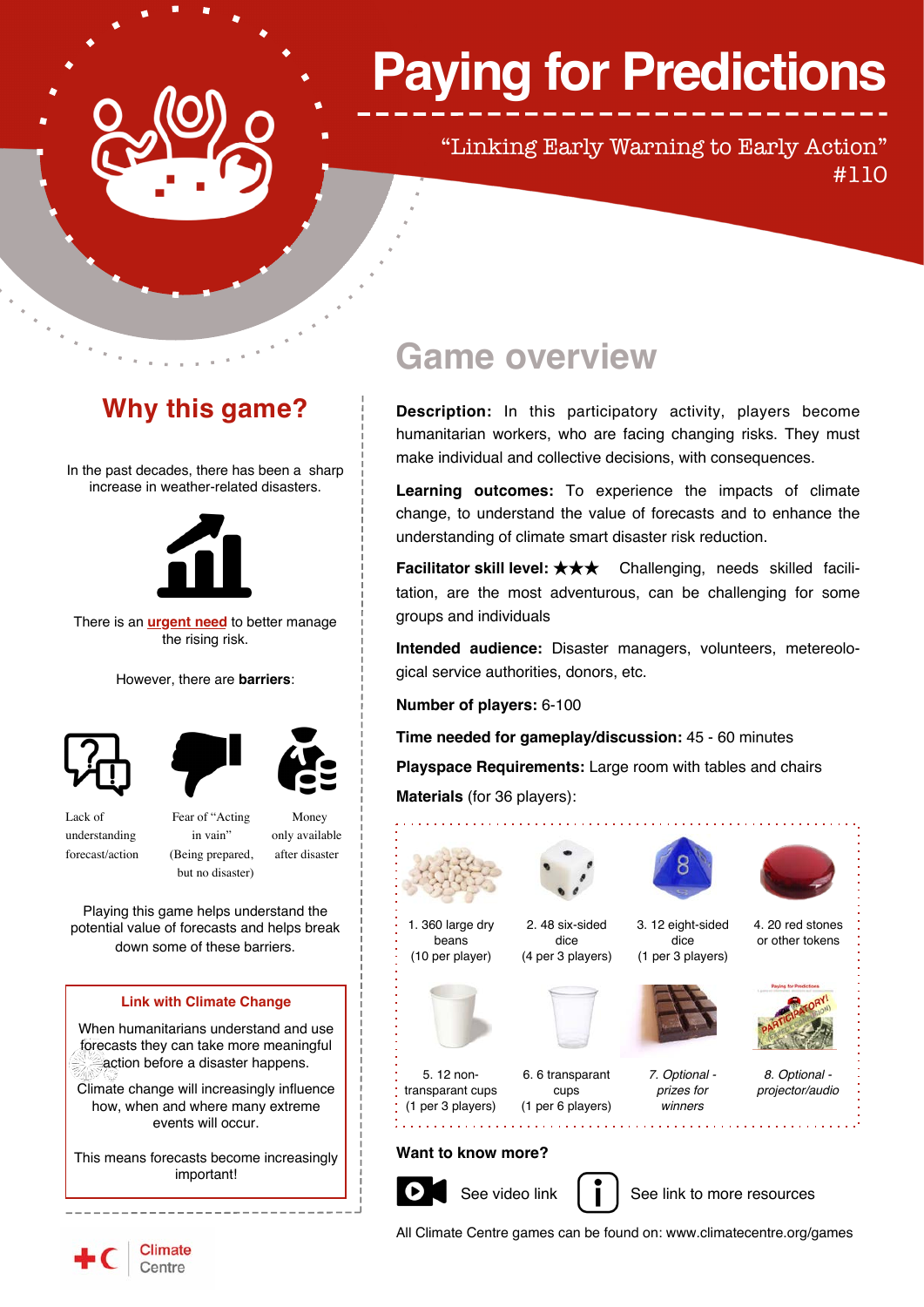## **Facilitation guide**

### **Rules and game play:**

#### **Explain setting and ground rules:**

**1.** Players should expect to be confused at the start of the game. The relationship between decisions and

consequences can be complex, like in the real world. The confusion should dissipate as gameplay evolves and people figure out the implications of the rules.

- **2.** The game is a simplified representation of reality, focusing only on those aspects that contribute to the learning outcome.
- **3.** Players join the game accepting the rules; there is no challenging the rules during gameplay.
- **4.** While consultation with team members is encouraged, each player's decisions are individual.
- **5.** Players cannot share or give away beans, otherwise players tend to behave in unrealistically altruistic and cooperative ways.
- **6.** There will be some "practice" rounds, and then 10 rounds "for real" (with winners and losers).

#### **Set up and basics:**



Participants will sit in teams of 3 players, see image.

- Each **player** receives: 1 six-sided die and 10 beans. A player represents a humanitarian aid worker, responsible for community disaster management funds and receives.
- Each **team** receives: 1 six-sided die and 1 cup. A team represents a region.
- Beans represent resources available to each player. Everyone starts with 10 and players can only lose resources.

#### **How to win this game:**

- The individual winner is the player with the most resources (beans) at the end of the game.
- The group winner is the team with the fewest 'humanitarian crises' (red stones) at the end of the game.
- If there is a tie, the team with the highest number of resources (beans) wins.

#### **Practice Round 1:**

**1.** Explain that the dice represent the historical probability distribution function of precipitation (or in plain English): "the historical amount of rainfall". 1 is not very much, 6 is a lot.

**2.** Ask each team to pick up the coloured die, representing their 'regional rainfall'. Ask them to place it in the cup, shake it and place it on the table, without looking what is under the cup.

**3.** Now ask each player to roll their white die, representing 'local rainfall'.

**4.** Ask the teams to reveal what is under their cup.

**5.** Now mention that if the sum of the two dice (representing regional and local rainfall) is 10 or greater, there is too much rain and the area is flooded.

**6.** Ask if there are any floods in the room and demonstrate what happens to those players.

(Note: if there are no floods, you can pretend that you are a player and that you had a flood):

- a. They stand up, throw their hands in the air and loudly say: "Oh No!".
- b. They need to pay 4 beans in disaster relief. Ask what flood relief could mean in their reality and explain why it is expensive
- (e.g. the roads have become unpassable, so it is expensive to send tents to provide temporary shelter).



í,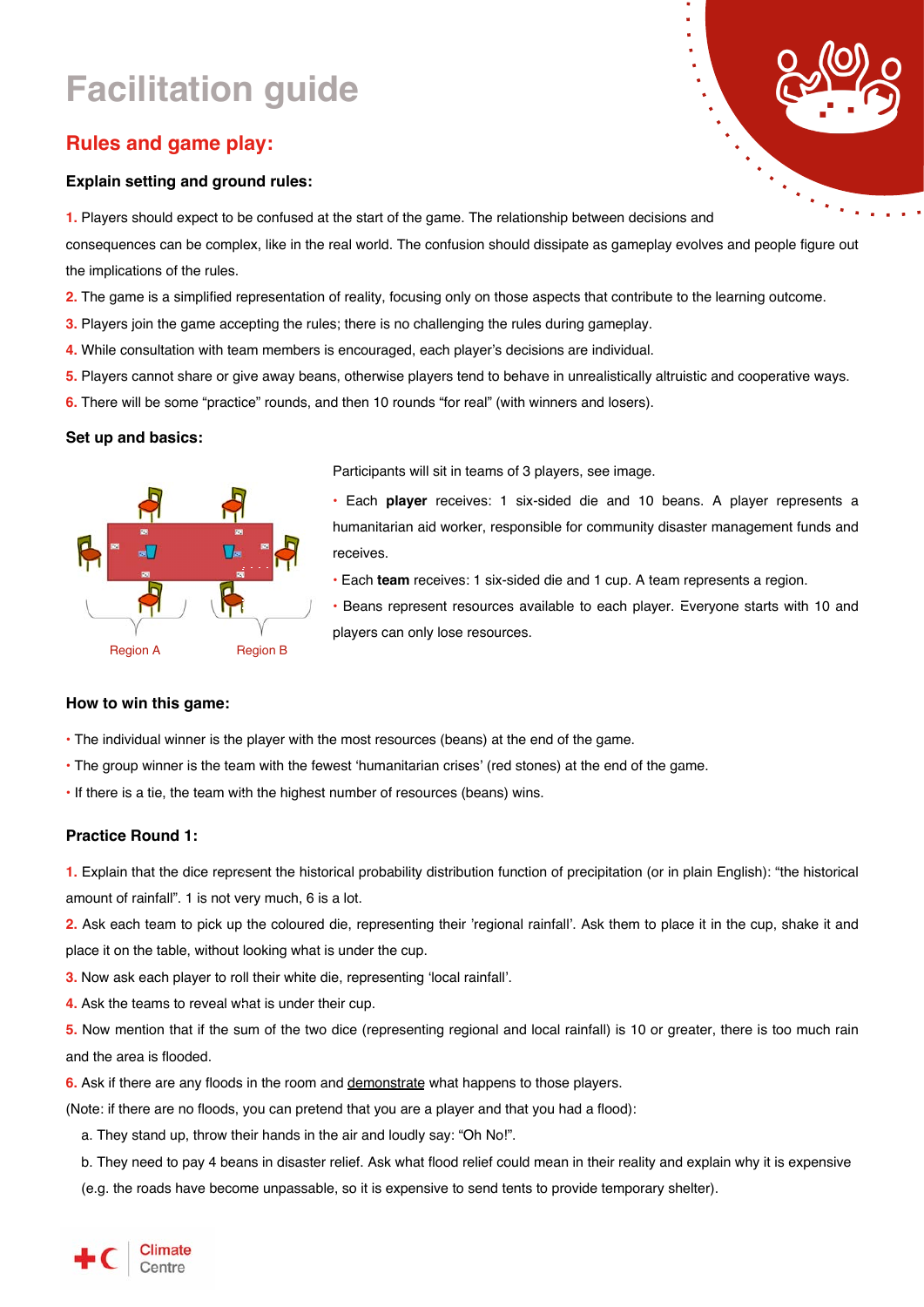### **Facilitation guide**

#### **Practice Round 2:**

**1.** Ask if anyone would like to be able to prepare themselves for a flood. Explain how at the start of each round,

you will give them the choice to **stand up and pay 1 resource (bean) for preparedness**. Ask them what flood

- preparedness could look like in their reality. Provide an example, like: sending tents before the rainy season.
- **2.** Ask all teams to roll their regional rainfall die in the cup, making sure it is not visible.
- **3.** Remind players of the choice: a. Remain seated to wait and see; b. Stand up and invest 1 resource (bean) in preparedness.

ł,

- **4.** Indicate short time available for consultation before deadline for individual decisions.
- **5.** Start countdown for deadline (10, 9, 8…).
- **6.** End countdown with a loud STOP! Players must stay where they are. If they are sitting or standing this indicates their choice.

**7.** Collect beans. Players who chose to take early action for flood preparedness must pay one bean. Facilitator can make or invite observations about decisions.

**8.** Players roll their local rainfall die.

**9.** Reveal the amount of regional rainfall as represented by the die under the cup. Players stay standing or sitting.

- **10.** Resolve the round. If a player is:
- a. Sitting and has a flood (sum of the dice 10 or more), they: stand up and loudly say: "Oh No!" AND pay 4 beans.
- b. Standing and has a flood, they are a hero! You can congratulate them on their worthy action.
- c. Sitting and has no flood (sum of the dice <10), nothing happens.
- d. Standing and has no flood, they pay nothing, but have acted in vain and wasted resources.
- **11.** Point out instances of worthy action and acting in vain, and ask players how they feel.
- **12.** Repeat this practice round once more, and then refund everyone their resources (beans). Ask if clarifcations are needed.

#### **The Forecast Twist:**

**1.** Ask players who would like to see the result of the regional die roll before they have to make a decision about whether or not to prepare. (People should say yes.)

**2.** Explain that you can offer an "Early Warning pilot programme" to half of the teams. You can mention that donors do not have enough resources for everyone to benefit from this pilot programme. Show the transparant cup.

**3.** Explain that scientists produce forecasts that can indicate higher chances of above or below-average rainfall, which is similar to being able to see the regional die before making a decision. However, it costs resources to learn how to understand and act on such a forecast, and so it will take an initial investment from a team to be able to see the regional die.

**4.** Explain that to decide the teams, we will have a bidding process. Ask each person to contribute any number of beans to their team's bid for the forecast. The teams with the highest bids will be able to see their regional die all 10 rounds.

**5.** Indicate that there is little time for consultation. Each team will send someone up to the facilitator with the bid in their cup.

**6.** Start countdown for the deadline (10, 9, 8…) and end the countdown with a loud STOP!

**7.** Count each bid and determine which teams get the forecast. Note: now you reveal the real cost of the "Early Warning pilot programme", which is the equivalent of 2 beans per player. If a team has 3 players, their Early Warning System will cost 6 beans.